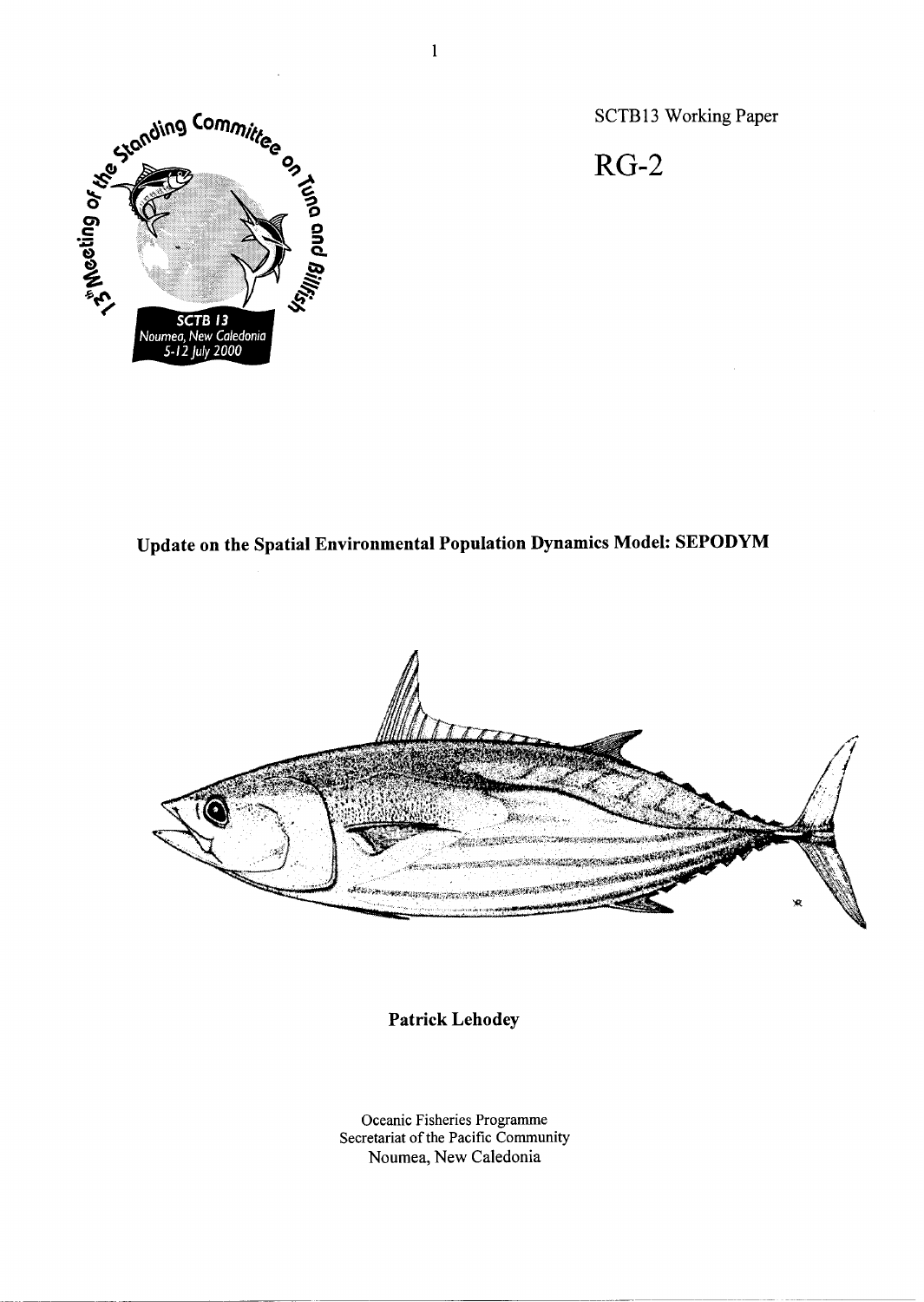**Foreword:** This working paper is a summary of a more detailed paper presented at the "Beyond El Nino conference", San Diego March 23-26,2000 and currently in review.

# **Introduction**

Evidence has accumulated in the last two decades that both environmental variability and spatial heterogeneity have to be considered in fisheries management. This is particularly true for tuna fisheries since tuna are widely distributed, migratory species and are particularly sensitive to their oceanic environment. To take into account such issues, the Oceanic Fisheries Programme of the Secretariat of the Pacific Community has developed a spatial, multi-gear, multi-species population dynamics simulation model for tropical tuna in the Pacific Ocean. Since this model includes environmental and spatial effects, it was called Spatial Environmental Population Dynamics Model (SEPODYM).

In the first stage, two sub-models were developed and run separately (off-line), one for the tuna forage (Lehodey et al. 1998), and the second for tuna populations and fisheries based on them(Bertignac et al. 1998). Environmental variables are used in the models for delimiting the spawning area of tuna, reproducing the transport of larvae and juveniles, and simulating the tuna forage necessary for the definition of a habitat index. This index is used to constrain the movement of tuna. The development of a simple sub-model for simulating tuna forage was made necessary because direct observations of the forage organisms, relying on sparse samplings, are largely insufficient to reproduce their spatiotemporal distribution. The simplest modelling approach was sought and led to a model requiring a simple parameterization and providing great flexibility. A recent advance in the development of this spatial modelling has been to couple both sub-models. The coupling takes into account the effect of tuna population density on the forage density since the local mortality of forage is made proportional to the local density of tuna. Therefore, an increasing density of tuna increases the forage mortality, and if there is no additional supply of forage, decreases the habitat index value. Since the movement of tuna is based on the gradient of the index, tuna will start to leave the zone when forage will be not sufficiently abundant to support the local tuna population density.

By introducing such environmental determinism in a population dynamic model, it becomes clear that the interpretation of results is strongly dependent on the environmental variability. Therefore, the mechanisms of ENSO, the main source of environmental variability in the equatorial Pacific Ocean, and their biological consequences in the pelagic food web need to be investigated (cf. SCBT13 WP RG-1 and WP SKJ-3), all the more since ENSO-related displacements of tuna have been demonstrated from fishing and tagging data (Lehodey et al. 1997).

#### **Overview of the modelling approach**

*A* major feature of SEPODYM is the use of an environmental-based habitat index to constrain the movement of tuna. The habitat index, at this stage of development, combines temperature and forage density effects, both of which are supposed to be the main factors determining tuna distribution, at least at the large horizontal scale investigated for management purposes. All the spatial dynamic modelling of SEPODYM is based on a diffusion-advection equation in two horizontal dimensions. However, the advective terms applied to this equation are different according to the movements simulated. For the movement of small organisms of the forage and for the larvae and juveniles of tuna, the advective components in the two horizontal dimensions are oceanic currents, while they are gradients of habitat index for adult tuna. Therefore, we can explicitly incorporate population movement and spatial structure in the population dynamic model.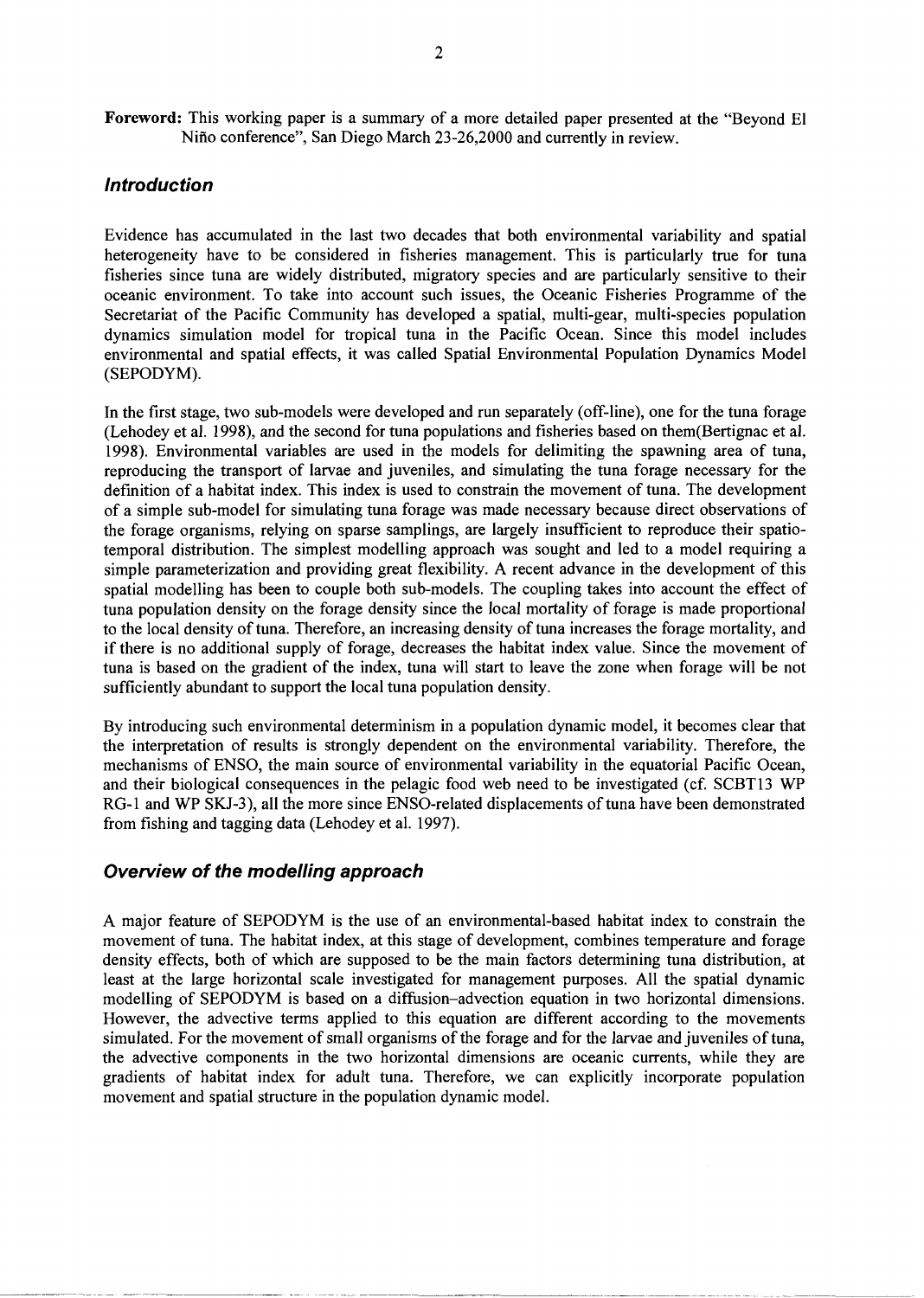### The forage model

Instead of developing a detailed explicit food web through the whole pelagic ecosystem, which is a complex and very long task, the tuna forage species are considered a single population composed of different species. Therefore, it is possible to apply the fish population dynamic mathematics to this forage population. The difference is that instead of having different age classes of a same species, there are different age classes of different species. Following the time-trophic-continuum concept of the pelagic food web, these species should disappear selectively in the order of their trophic level related to their time of development. The simplest approach is to start from the classical fish population dynamic model in the case of a fish population with a constant continuous recruitment and a constant mortality. In this case the variation in time of the forage population *F* can be expressed as:

$$
\frac{dF}{dt} = S - (\lambda \ F) \tag{1}
$$

where *F* is the forage population (biomass), *S* is the recruitment (or source) and  $\lambda$  the mortality coefficient (Z in fishery sciences). The recruitment consists of the new organisms that are entering the forage population at a given time. Since the tuna forage does not include all the organisms developing along the food chain from the primary level, the time at recruitment  $(T<sub>r</sub>)$  can select the adequate spectrum of organisms of the forage. In other terms, the time *T<sup>r</sup>* is the minimum time necessary for the development of organisms between their "birth" and "recruitment" in the forage population.

In a classical fish population model, the origin of the recruitment is the biomass of spawning adults. In the case of the forage population, we consider that the development of a new primary biomass during a period of time (primary production) allows the development of a new cohort of many different organisms, a fraction of which will be recruited after a time *T<sup>r</sup>* into the forage population. The level of fraction transferred depends of an ecological transfer coefficient (concept of biomass size spectrum). In the hypothesis of a constant source (recruitment), it is not necessary to consider effects due to the existence of more than one cohort since the cohorts are identical in their growth and mortality. This is illustrated in Figure 1 where the evolution in time of a single cohort is presented.

The transport in the two horizontal dimensions  $x$  and  $y$  by the diffusion-advection equation is described under a mathematical form by equation (2),

$$
\frac{\partial F}{\partial t} = \rho \left( \frac{\partial^2 F}{\partial x^2} + \frac{\partial^2 F}{\partial y^2} \right) - \frac{\partial}{\partial x} (\mu F) - \frac{\partial}{\partial x} (\nu F) - (\lambda F) + S \tag{2}
$$

with  $\rho$ , the diffusion coefficient, and  $u$ ,  $v$  the zonal and meridional components of the current in the euphotic layer. The same transport model is used for spatial tuna dynamics, and the numerical resolution based on the work of Sibert and Fournier 1994) and Sibert et al. (1999).

During the period  $T_r$ , the cohort of organisms that is developing from a new contribution of primary production is also under the influence of the motion of water masses. As a consequence, the transport model has to be applied during this period to the fraction of N content of the primary production that is transferred toward the forage population. To keep the parallel with a fish population model, it will correspond to transport applied to larvae, juveniles and young fish before their recruitment to the exploited stock.

#### The tuna population model

The tuna population dynamic is described in the two dimensions x and y by the equation  $(3)$ ,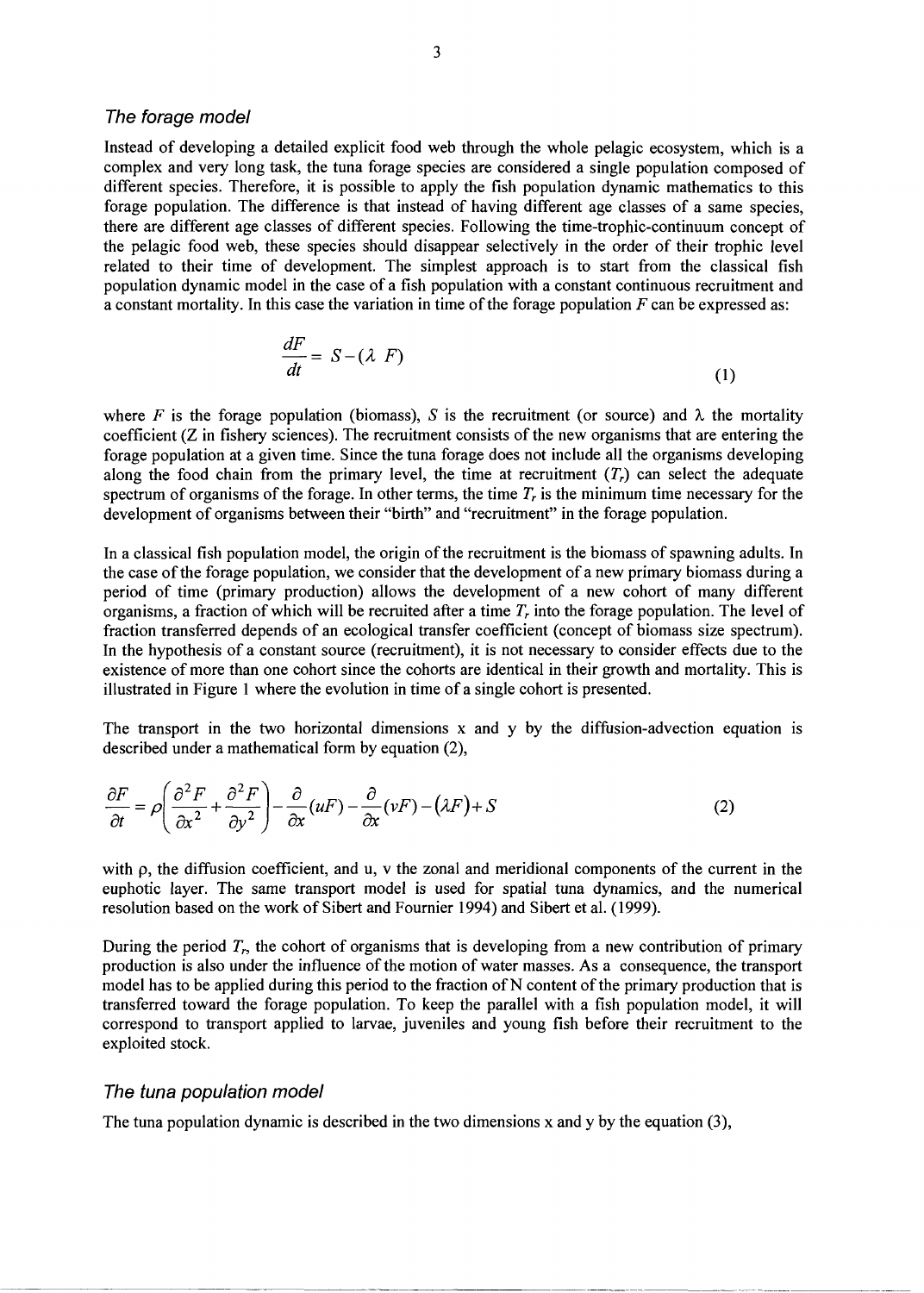$$
\frac{\partial N}{\partial t} = D \left( \frac{\partial^2 N}{\partial x^2} + \frac{\partial^2 N}{\partial y^2} \right) - \frac{\partial}{\partial x} \left( \chi_0 N \frac{\partial I}{\partial x} \right) - \frac{\partial}{\partial y} \left( \chi_0 N \frac{\partial I}{\partial y} \right) - ZN + R \tag{3}
$$

where *N* is the number of fish, *D* is the constant diffusive component, *I* is the habitat index and  $\partial I/\partial x$ and  $\partial I/\partial y$  are the gradients in habitat index respectively in the east-west and north-south directions.  $\chi_0$ is a coefficient of proportionality between advection and gradient in habitat index. Z is the total mortality rate (sum of natural and fishing mortality) and *R* is the recruitment. Since the model is agestructured, the fishing mortality is applied by age class in each spatial cell.

The recruitment is assumed to be independent of the adult population density. However, the spatial distribution of recruits is environmentally constrained by the processes occurring in the prerecruitment period. First, the spawning area is limited by the conditions of presence of mature tuna and of sea surface temperature (SST) above a limit value. This latter condition is supported by the high correlation found between SST and occurrence of reproductively-active tropical tuna (Schaefer 1998). Thereafter, during a short period of development, larvae and young juveniles are passively transported by the currents, then they move according to the gradient of habitat index as the adults. Finally, when reaching the age of first capture, they are recruited on the spot in the first age class of the exploitable fraction of the population.

The tuna population model is parameterized using an approximate tuning procedure. The recruitment is adjusted so that the stock biomass estimates roughly equal those obtained independently from other studies. The catchability coefficients are then scaled to obtain estimated catches at the same level as observed catches. Finally, results of the simulation are compared to observed fishing data by fleets, i.e., total monthly catch, spatial distribution of catch and distribution of length frequencies.

### Coupling Forage and Tuna models

The  $\lambda$  coefficient used to build the forage biomass represents the instantaneous rate of the total mortality applied to the forage population. In classical fish population dynamic, it is similar to Z, the total mortality, that is the sum of the fishing (~ predation in the case of forage) and natural mortality of the species. Therefore,  $\lambda$  is the sum of all the predation mortality  $\omega_{sp}$  due to each species sp feeding upon this forage plus all the natural mortality  $\eta_{sf}$  relative to the total forage biomass of the species  $sf$  of the forage population (eq. 4).

$$
\lambda = \sum \omega_{sp} + \sum \eta_{sf} \tag{4}
$$

For each predator species that is explicitly described in the populations dynamic model, the contribution to the total predation mortality due to this species is removed from the total mortality *X,*  so that we get a residual total mortality  $\lambda$ <sup>'</sup>, as illustrated in equation (5) for one predator species. Since  $\omega_{sp}$  is related to the biomass of the species sp,  $\omega_{sp}$  and  $\lambda$ ' vary in time.

$$
\lambda_t = \lambda - \omega_{sp,t} \tag{5}
$$

On the other side, an explicit mortality by predation due to the same species is applied locally in each spatial cell. To calculate  $\omega_{sp,t}$ , we use estimates of food consumption by the predator species  $(sp)$ relatively to its weight. Therefore,  $\omega_{sp,t}$  is defined as the ratio of the forage biomass requirement for the species to the total forage biomass. Locally, at each time step, the forage biomass is reduced in the same way.

In the case of a model in which all the predator species are explicitly described,  $\lambda$ <sup>'</sup> represents the sum of natural mortality (relative to the forage biomass) of forage species only. The forage distribution given in this case will tend to be the same as the forage distribution obtained with a constant  $\lambda$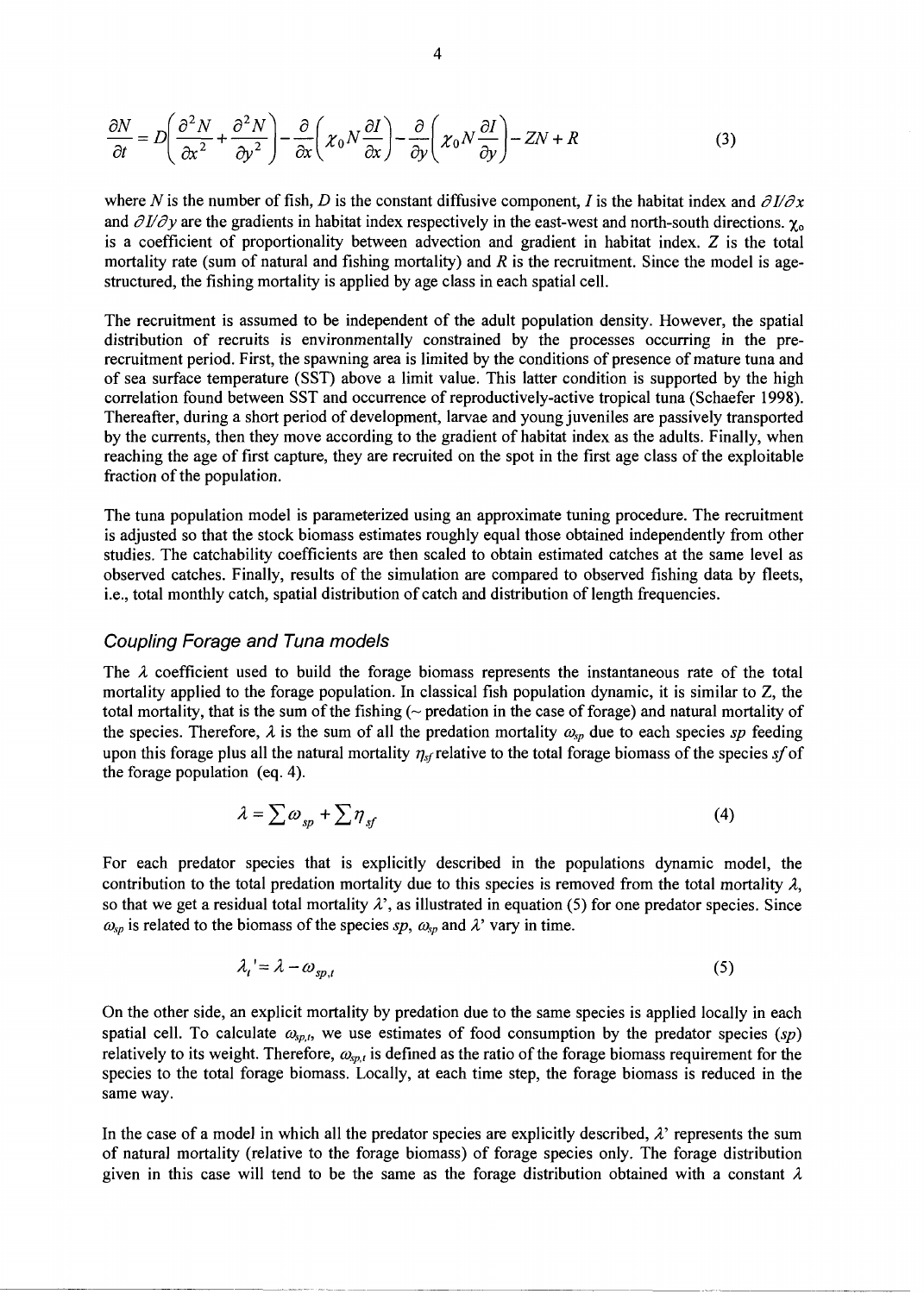coefficient if the sum of the predation mortality by all the predator species is the same everywhere, although the species differentially occupy the space. This hypothetical situation presents some analogy with the "ideal free distribution" proposed by Fretwell and Lucas (1970) (in McCall 1990) for the density dependent habitat selection theory, when individuals differentially occupy available habitats so that realized "suitability" is equal for all occupied habitats.

## Discussion

The present model SEPODYM tries to integrate in the simplest possible way knowledge of the biology and the ecology of tuna, to develop a management tool that will allow investigating the environmental interactions and impacts on the tuna stocks. Such an approach inevitably implies a switch from the single species model towards an ecosystem model, even if the ecosystem is drastically simplified. Now that the overall structure of the model has been designed, many improvements can be envisaged in the light of these promising results.

First, it is necessary to encompass the whole tuna stock range. This should be realized in a next version by using a new set of oceanographic data. The understanding of the recruitment mechanisms is fundamental to obtain a model totally based on the environment and hence truly capable of predicting the impacts of the environmental variability. Already, preliminary investigations indicate that the ENSO variability influences the tuna recruitment (cf. SCTB WP RG-1), and the model SEPODYM is an ideal tool for analyzing these mechanisms. More work also needs to be conducted on the definition of the tuna habitat, combining observations, experimental studies, and statistical analyses.

Finally, although SEPODYM is obviously far from being able to describe the complexity of the real pelagic ecosystem, it is a very useful tool, with multiple possible applications. The approach for coupling the species to their forage gives high flexibility to the model. We can examine the dynamics of a single population, or at the opposite include all the tropical tuna species and the other top predator species of the pelagic ecosystem, like billfishes or sharks, if sufficient information is available on their biology and fisheries. The mechanisms of energy transfer through the ecosystem can be investigated as well as the impact of the large and mesoscale physical processes. Once the parameterization can be more accurately fixed, it would be also helpful to test scenarios of climate variability.

#### Reference List

- Bertignac, M., Lehodey, P., Hampton, J. 1998. A spatial population dynamics simulation model of tropical tunas using a habitat index based on environmental parameters. *Fisheries Oceanography* 7(3/4), 326-335.
- Lehodey, P., Andre, J.-M., Bertignac, M., Hampton, J., Stoens, A., Menkes, C, Memery, L., Grima, N. 1998. Predicting skipjack tuna forage distributions in the equatorial Pacific using a coupled dynamical bio-geochemical model. *Fisheries Oceanography* 7(3/4), 317-325.
- Lehodey, P., Bertignac, M., Hampton, J., Lewis, A., Picaut, J. 1997. El Nino Southern Oscillation and tuna in the western Pacific. *Nature* 389, 715-718.
- Schaefer, K.M. 1998. Reproductive biology of yellowfin tuna *(Thunnus albacares)* in the eastern Pacific Ocean. Bayliff, W. H. La Jolla, California, USA, Inter-Amerinca Tropical Tuna Commission. Bulletin. 21(5), 205-272.
- Sibert, J.R., Fournier, D. A. 1994. Evaluation of advection-diffusion equations for estimation of movement patterns from tag recapture data. Shomura, R. S., Majkowski, J. and Langi, S. *Summary report and papers on interaction.* Rome, FAO. Interactions of Pacific tuna fisheries. 108-121.